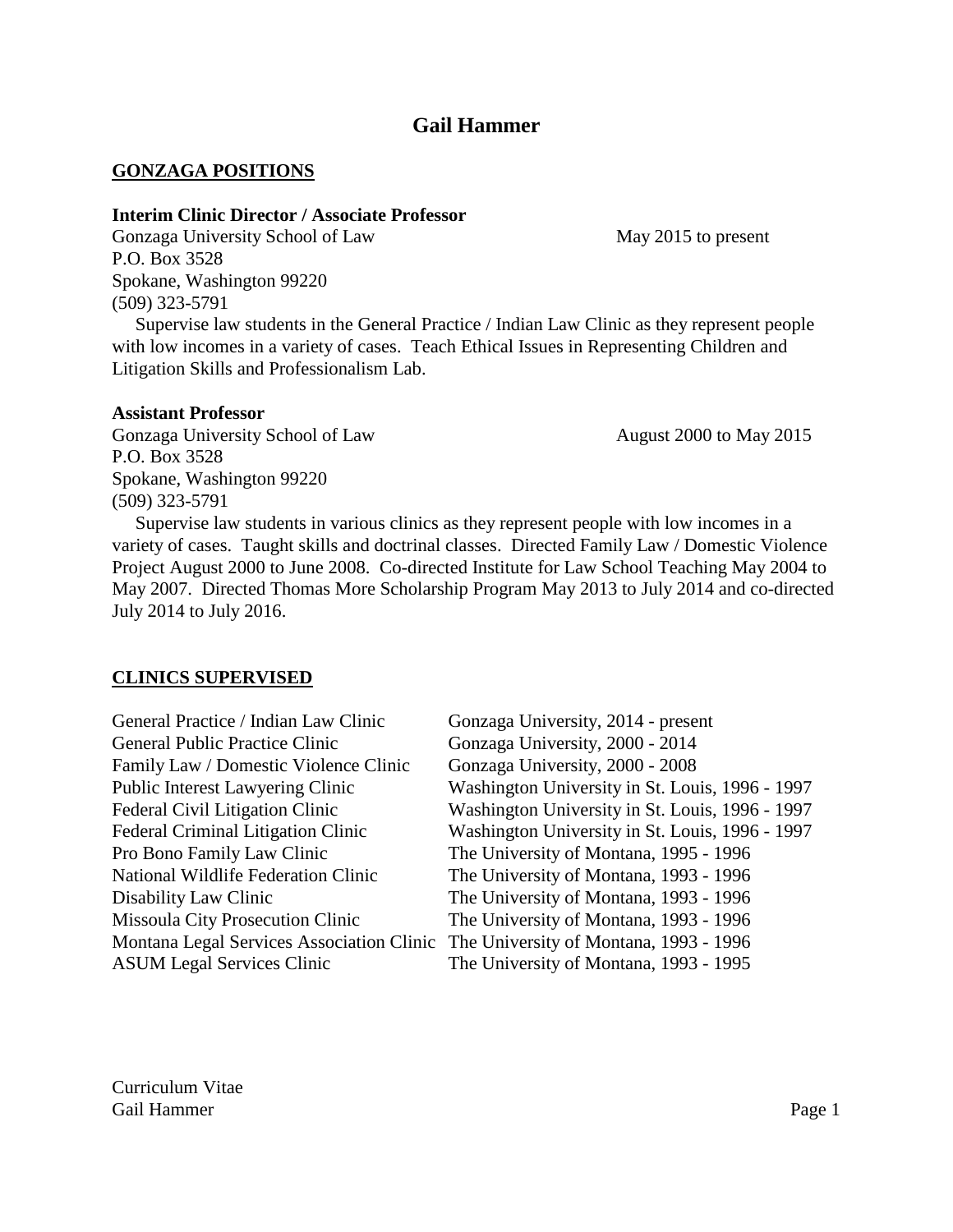# **LAW SCHOOL CLASSES TAUGHT**

| Litigation Skills and Professionalism Lab      | Gonzaga University, 2009 – present        |
|------------------------------------------------|-------------------------------------------|
| <b>Ethical Issues in Representing Children</b> | Gonzaga University, 2002 - present        |
| <b>Externship Seminar</b>                      | Gonzaga University, summers of 2011, 2012 |
| International Children's Rights                | Gonzaga University, Florence, summer 2009 |
| <b>Public Benefits Law</b>                     | Gonzaga University, 2003                  |
| <b>Litigation and Dispute Resolution</b>       | Gonzaga University, 2001 - 2004           |
| Lawyering (Pretrial Practice)                  | The University of Montana, 1999           |
| <b>Trial Practice and Procedure</b>            | Washington University in St. Louis, 1997  |
| Children and the Law                           | Washington University in St. Louis, 1996  |
|                                                |                                           |

# **PUBLICATIONS**

*TransParent: When Legal Fictions and Judicial Imagination Make Facts Disappear, They Enforce Transphobic Discrimination*, 30.1 Colum. J. Gender & Law 119 (Spring 2015).

Contributor to HANDBOOK FOR WASHINGTON SENIORS: LEGAL RIGHTS AND RESOURCES (Legal Voice 2012).

Gail Hammer & James Celto Vaché, *A Conversation Between Friends: Adventures in Collaborative Planning and Teaching Ethical Issues in Representation of Children*, 75 UMKC L. Rev. 1025 (2007).

Contributor to ROY STUCKEY AND OTHERS, BEST PRACTICES FOR LEGAL EDUCATION: A VISION AND A ROAD MAP (Clinical Legal Education Association, 2007). ISBN 978-0-9792955-0-8, ISBN 0-9792955-0-5. Also available online at [http://cleaweb.org/.](http://cleaweb.org/)

Revisions to DOMESTIC VIOLENCE BENCH BOOK (Washington Gender and Justice Commission 2001). This publication has since been revised again.

Mary Gallagher & Gail Hammer, ASSISTIVE TECHNOLOGY APPEALS MANUAL (MonTECH Rural Institute on Disability 1993).

William H. McBroom & Gail Hammer, with the assistance of Rodney L. Brod and Gladys Hardin, *Parental Status Characteristics and Self-Placement of Young Adults*, Youth and Society 15:133-156 (1983).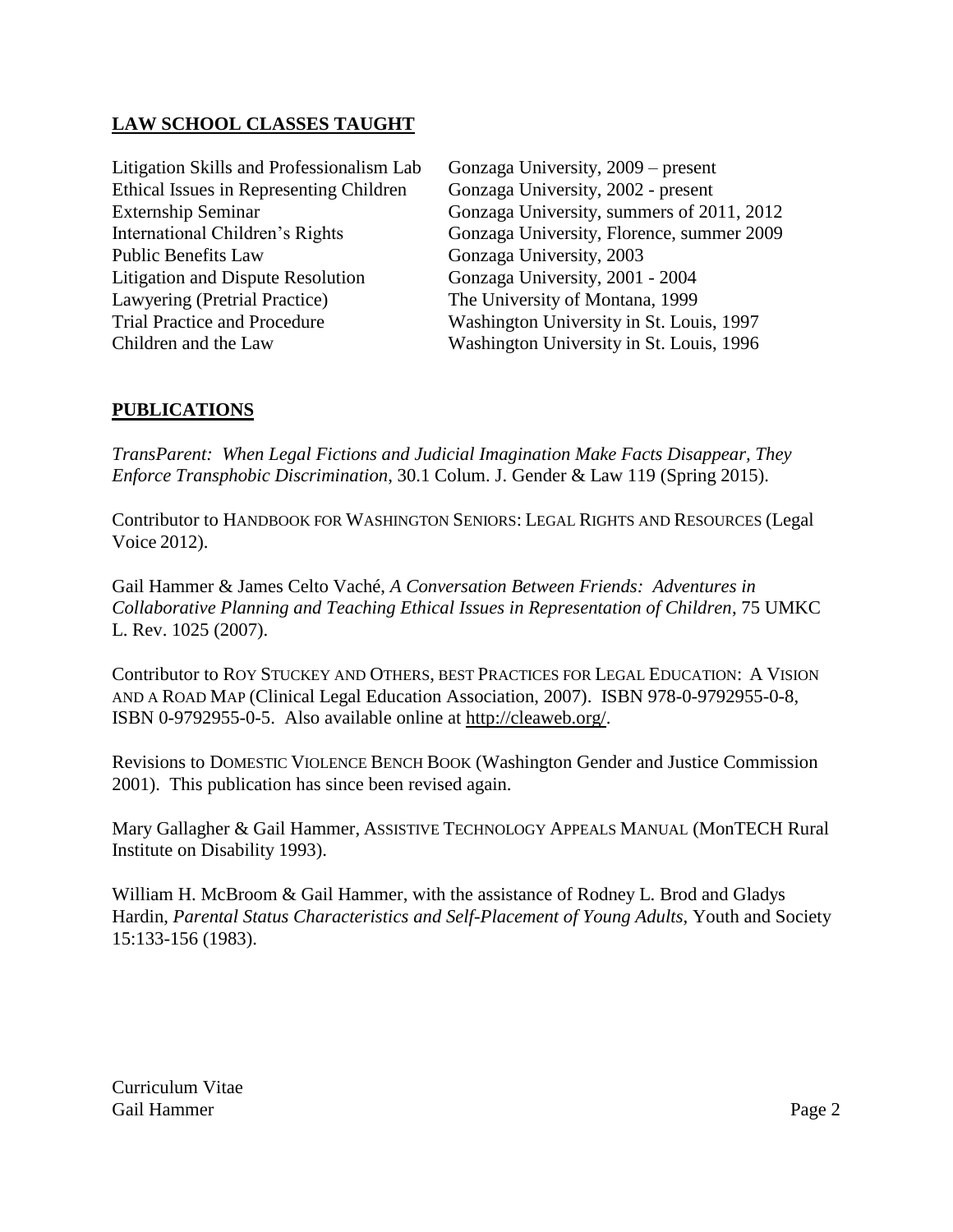## **WORKS IN PROGRESS**

*At Play in the Fields of the Law: Building a Life That Supports Ethical Choices*

*Ethical Duties Owed to a Child When Legal Advocacy Protects Legal Rights at the Expense of the Child's Good Life*

# **PRESENTATIONS**

*Violence Against Women* (moderator), Gonzaga Journal of International Law Symposium, April 7, 2017

*Three Communities: Opportunities for Connection with Clients and Colleagues* (panel participant), Faculty Roundtable, Gonzaga University School of Law, November 10, 2016

*Three Communities: Opportunities for Connection with Clients and Colleagues* (panel participant), Northwest Clinical Law Conference, Warm Springs, Oregon, October 8, 2016

*Ethical Duties Owed to a Child When Legal Advocacy Protects Legal Rights at the Expense of the Child's Good Life*, Inland Northwest Scholars Workshop, Spokane, Washington, August 1, 2016

*Poverty: Some Tools to Enhance Cultural Competence*, National Association of Social Workers Eastern Region conference, Spokane, Washington, May 2016

*Inside the Tribal Court System* (panel participant), Culture and Ethics in Law Symposium, Washington State Minority and Justice Commission & Gonzaga University School of Law, April 1, 2016

*Why Ordinary People Frequently Can't Obtain Legal Assistance and What Legal Educators Can Do About It* (panel participant), Gonzaga University School of Law faculty roundtable, March 3, 2016

*Why Ordinary People Frequently Can't Obtain Legal Assistance and What Legal Educators Can Do About It* (panel participant), Poverty Law: Academic Activism Conference, Seattle, Washington, February 18-19, 2016

*The Hague Convention on the Civil aspects of International Child Abduction*, Gonzaga Journal of International Law Symposium, February 27, 2015

Curriculum Vitae Gail Hammer Page 3 *How to Teach Reflection to Students and Practice It Ourselves* (co-presenter), Northwest Clinical Law Conference, Leavenworth, Washington October 2–4, 2015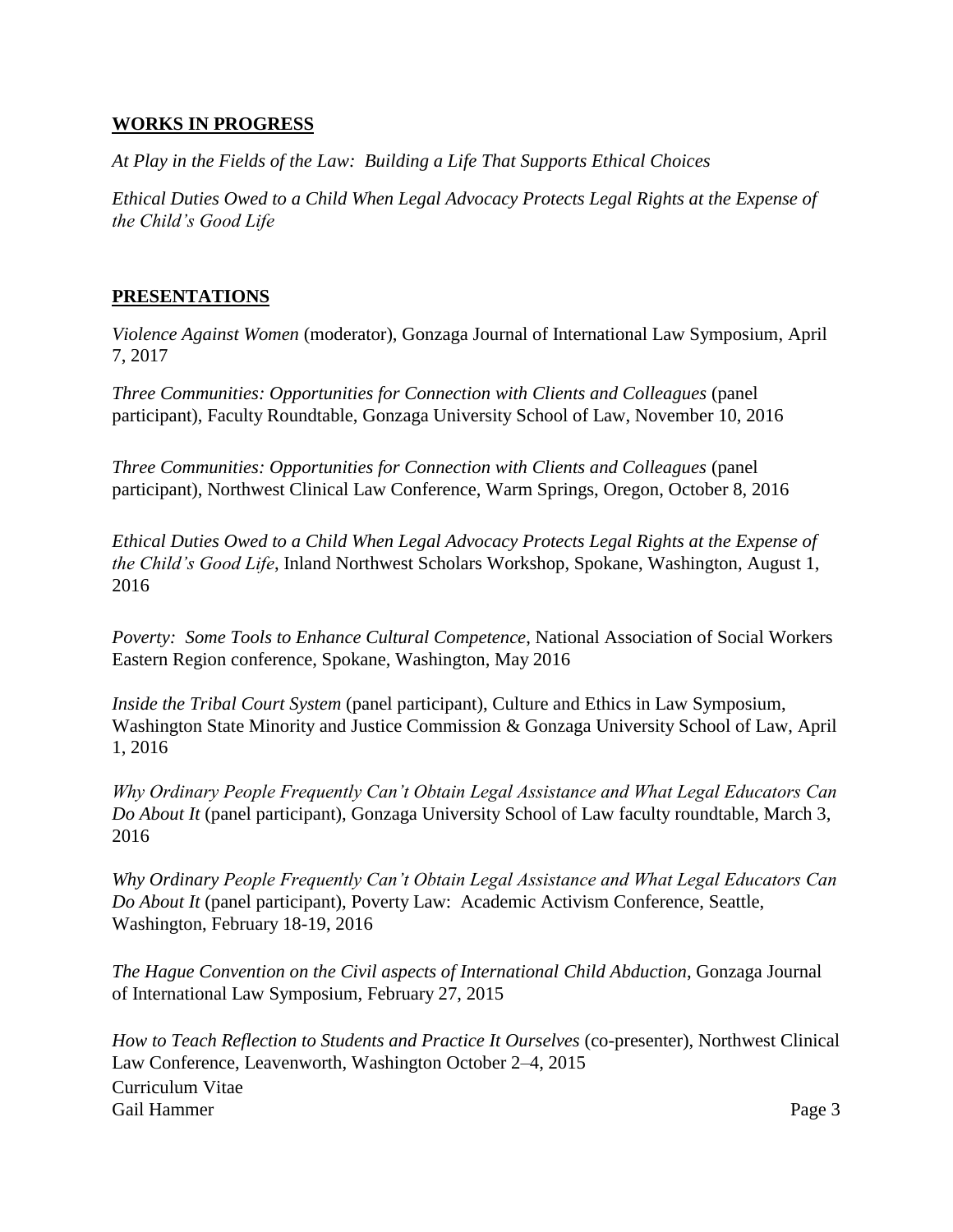*Using Case Rounds in Clinical Teaching*, (co-presenter), Northwest Clinical Law Conference, Skamania, Washington, October 10-12, 2014

*At Play in the Fields of the Law: Building a Life That Supports Ethical Choices*, Gonzaga University School of Law faculty roundtable, February 13, 2014

*Clinic/Externship Innovative Projects that Integrate Skills / Real Client Work Into the Whole Curriculum* (panel participant), Northwest Clinical Law Conference, Leavenworth, Washington, October 2013

*When Legal Fictions Create Real Injustice: A Transgender Parent's Experiences with Child Support*, Pursuit of Justice Conference, Gonzaga University School of Law, April 20, 2013

*Mediation, Family Law, and Domestic Violence: Northwest Practice*, (co-presenter), Northwest Dispute Resolution Conference, University of Washington School of Law, March 29, 2013

*Ethical Issues in International Surrogacy*, GJIL Spring Symposium, International Business and Trade: From Policy to Practice, March 22, 2013

*Introduction,* facilitation of multiple presentations, and *Closing*, Northwest Clinical Law Conference, Vancouver, B.C. Canada, October 2012

*Listening and Perceptions of Justice: Stories and Preliminary Thoughts*, Gonzaga Law School Faculty Roundtable, April 5, 2012

*Using International Law in Domestic Advocacy*, Northwest Clinical Law Conference, October 2011

*Northwest Clinicians and Their Involvement in the Global Law Movement* (panel presentation), Northwest Clinical Law Conference, October 2011

*Beyond Inclusion: Incorporating Bias Education in the Legal Education Curriculum* (panel participation), Washington State Access to Justice Conference / WSBA Bar Leaders Conference, June 2011

*The Impact of Culture, Race, and Gender on the Fact-Finding Process: Three Public Interest Law Case Illustrations* (co-presenter), AALS Joint Conference on Curriculum and Clinical Legal Education, June 2011

*Professionalism and Cultural Competence*, Legal Aid Days CLE, April 2011

*International Child Custody Disputes: Some Legal and Practical Considerations*, Mission Possible CLE, November 2010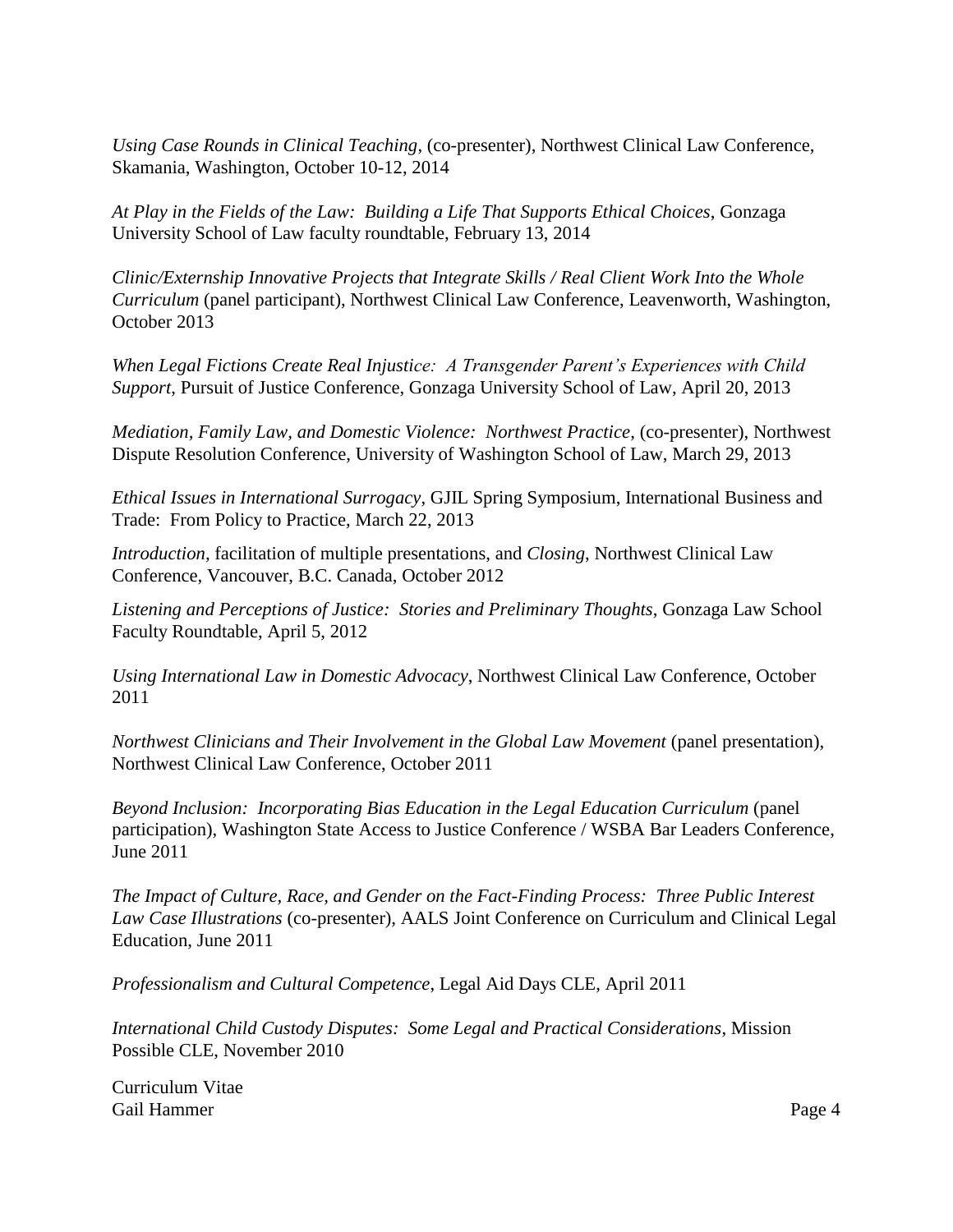*Cultural Competence and Ethics*, Spokane County Guardianship Guardians ad Litem training, October 2010

Intensive teaching workshop, for students and professors of Direto Getulio Vargas, São Paulo, Brazil, June 2010

*Responding to Ethical Issues*, (panel participant), Family Law CLE, November 2009

*Degrees of Separation: How Injustice Can Result From Knowing Too Much, Knowing Too Little, or Knowing Nothing at All (with Illustrations from Child Abuse, Domestic Violence, and Transgender Parents cases)*, for Gonzaga-in-Florence faculty, Florence, Italy, June 2009

*Poverty and the Law*, (panel participant) The Faces of Poverty: Global and Local Images*,* for Gonzaga University, March 2009

*Methodology Matters*, South American Law Teachers Conference, São Paulo, Brazil, March 2009

*Best Practices for Clinical Teaching*, Northwest Clinicians' Conference, October 2007

*Navigating the Court System*, Project Same Page, September 2005

*Working with Guardians ad Litem*, Washington State Coalition Against Domestic Violence annual conference, September 2005

*Principles for Enhancing Legal Education*, (extensive individual consultation with individual law professors, three full-day workshops, one two-day advanced workshop, and a final Consultants' Report, co-authored with Kevin Ruser), for Serbia Rule of Law Project, Belgrade, Novi Sad, Kragujevac, and Niš, Serbia, February 2005, May 2005, and November 2005

*Introduction, Using Games in Class*, Institute for Law School Teaching Annual Conference, July 2004

*Principles for Enhancing Legal Education*, Legal Writing Institute, July 2004

*Introduction, Coping with Stress*, Northwest Clinical Law Conference, September 2003

*Techniques for Reflecting on Our Teaching*, Institute for Law School Teaching Reflection Conference, July 2003

*Effective Teaching Techniques*, for Central Europe and Eurasia Linkage Initiative, Rijeka, Croatia, December 2003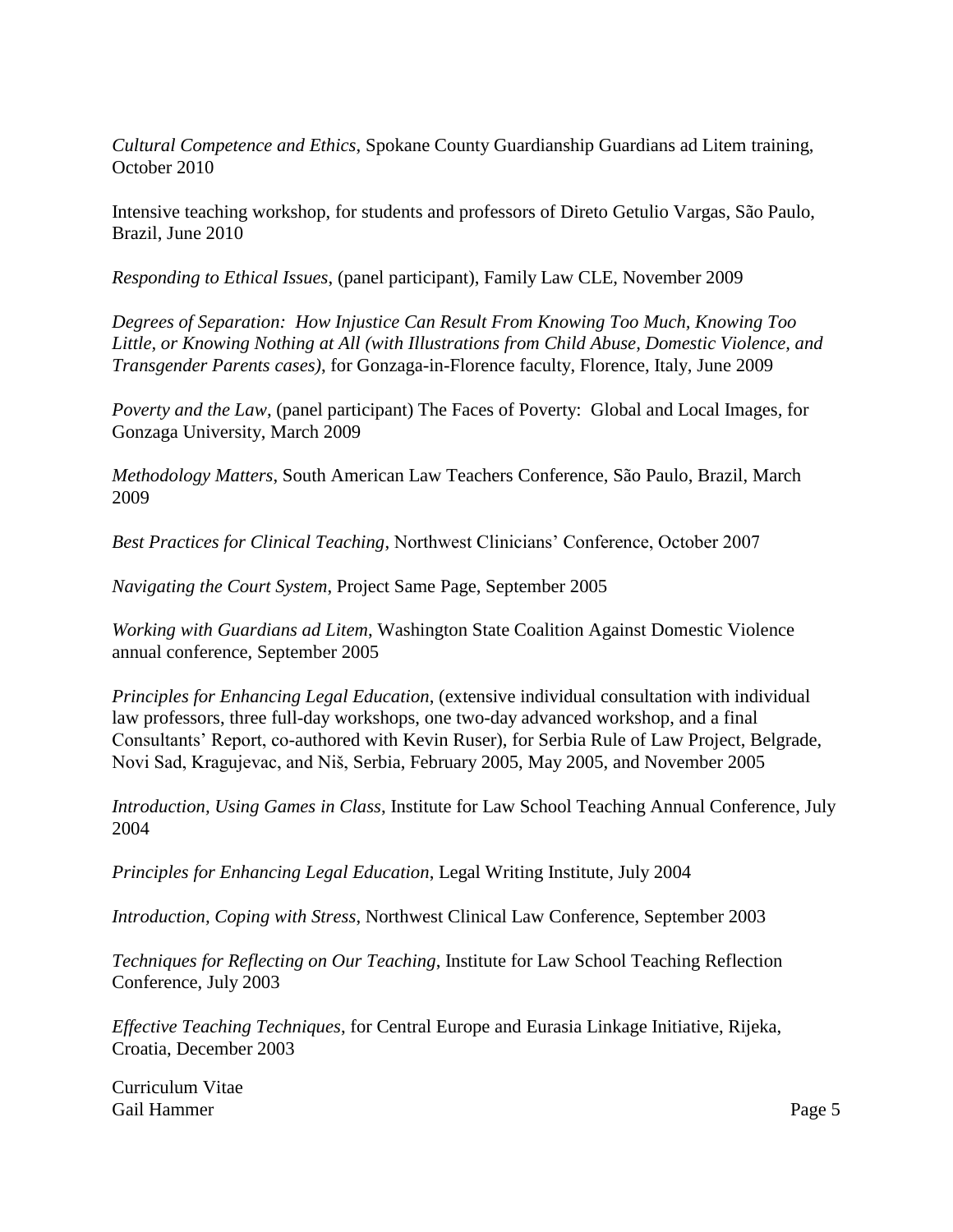*Introduction, Principles for Effective Law School Teaching*, Institute for Law School Teaching Conference for Adjuncts, Chicago, Illinois, June 2003

*Introduction to Washington State Coalition Against Domestic Violence Fatality Review Report*, for YWCA Alternatives to Domestic Violence, May 2003

*Integrating Domestic Violence Issues into Clinical Programs*, American Bar Association Commission on Domestic Violence, March 2001

*Working with Difficult Students*, Northwest Clinical Law Conference, October 2000

*Interstate and International Custody Issues*, for Montana Legal Services Association, October 1999

*Statutory Requirements for Medical Support Orders*, for State Bar of Montana, October 1997

*Domestic Violence: An Important Problem in Legal Triage*, for Spokane County Bar Association, November 1992

# **MEDIA**

Quoted in Mike Prager, *Washington's Minimum Wage Falls Short, Report Says,* SPOKESMAN REV., Apr. 9, 2013

Quoted in Associated Press, *Father: "My Kid Made a Mistake" in Wash. School Shooting*, Feb. 23, 2012*; Documents: Boy Got Gun During Visit With Mother*, Feb. 23, 2012; *Dad in Washington School Shooting: "My Kid Made a Mistake"*, Feb. 24, 2012; *Wash. Boy in Accidental School Shooting Makes Bail*, Feb. 24, 2012

# **EDUCATION**

| Juris Doctor   | The University of Montana 1988 |
|----------------|--------------------------------|
|                | with honors                    |
| B.A. Sociology | The University of Montana 1978 |
|                | with honors                    |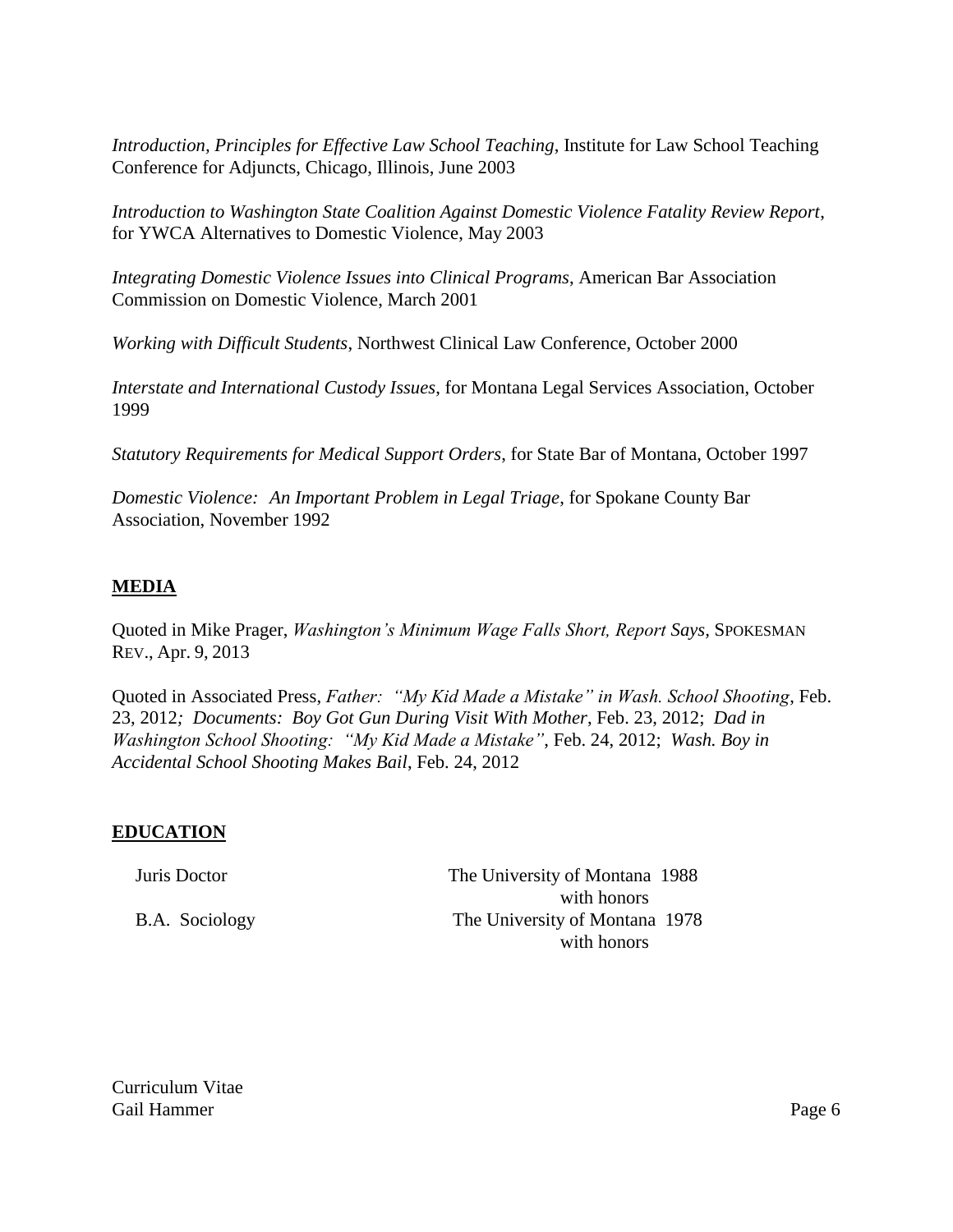## **RELEVANT EXPERIENCE**

### **Co-Director, Institute for Law School Teaching**

Gonzaga University School of Law May 2004 to 2007 P.O. Box 3528 Spokane, Washington 99220 (509) 323-5791

 Presented workshops, organized national conferences, edited newsletter on effective teaching methods.

### **Special Assistant Attorney General** *June* 1998 to July 2000

State of Montana Department of Public Health and Human Services Child Support Enforcement Division 1610 South 3rd West Suite 201 Missoula, Montana 59801 (406) 442-7278

 Represented state agency in appellate court, trial court, and administrative hearings, advised and trained investigators, assisted in setting agency policy on legislative and interstate issues, provided public education, advised local attorneys and judges on range of family law issues, wrote amicus briefs in appropriate cases, supervised paralegal and law student interns.

The University of Montana School of Law Missoula, Montana 59812 (406) 243-4311

Taught required Pretrial Practice to class of 92 first-year law students.

### **Staff Attorney September 1997 - May 1998**

Montana Legal Services Association 304 North Higgins Avenue Missoula, Montana 59802 (406) 543-8971

 Represented indigent clients in disability and domestic violence cases, provided outreach to members of Confederated Salish and Kootenai Tribes of the Flathead Reservation, supervised law student interns, provided public education on legal issues relevant to domestic violence, wrote two successful grant applications, developed forms for Child and Family Law section of state bar after massive changes in family law, collaborated on amicus briefs.

**Adjunct Professor August 1998 - January 1999**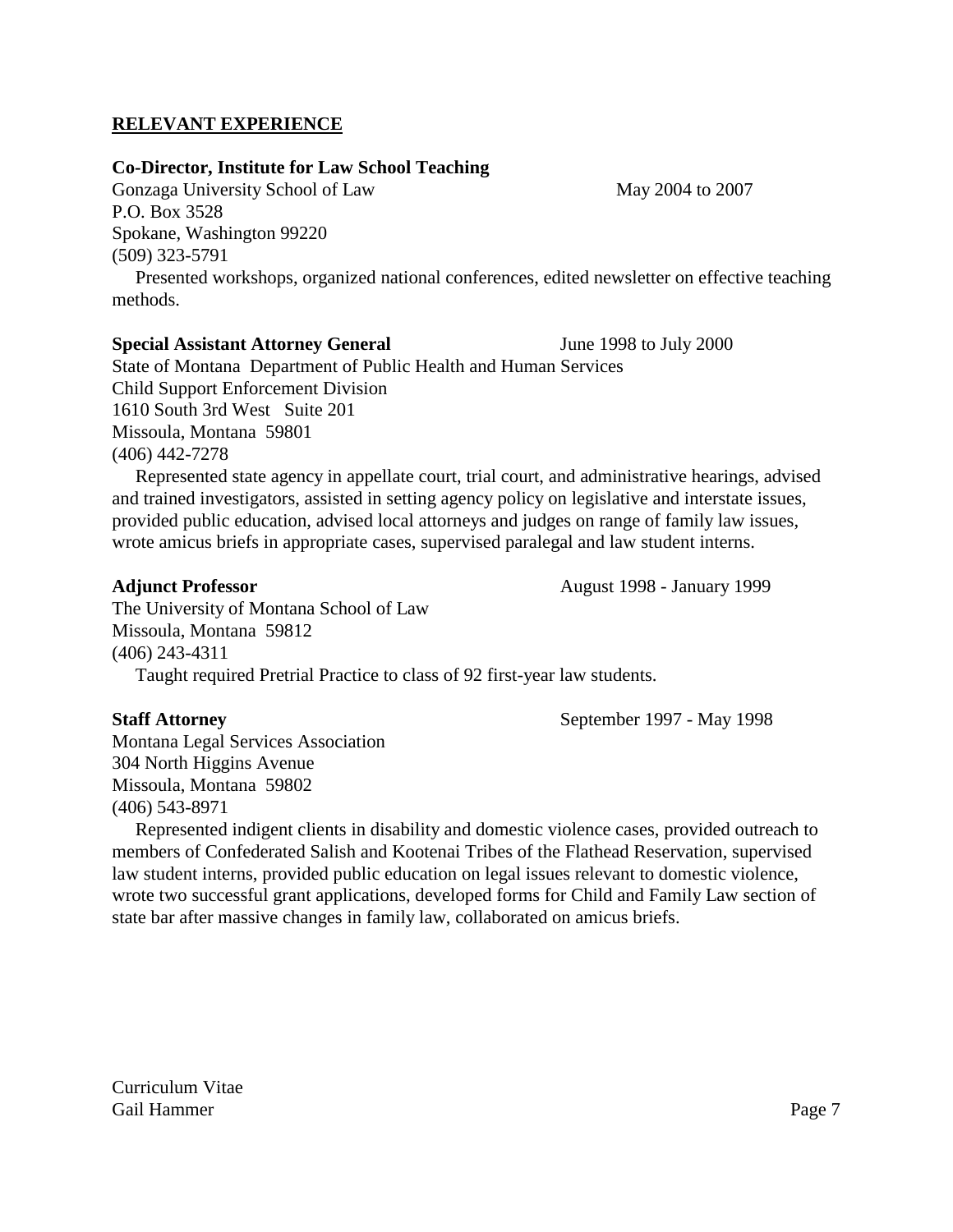### **Staff Attorney** June 1997 - September 1997

Confederated Salish and Kootenai Tribes of the Flathead Reservation P.O. Box 278 Pablo, Montana 59855 (406) 675-2700

 Filled in for attorney on medical leave. Represented indigent tribal members in civil matters in state and tribal court, primarily family law, consumer, housing, disability, and child support issues. Participated in developing mission and scope of work statements for the tribal council.

**Visiting Professor August 1996 - May 1997** 

Washington University in St. Louis School of Law 1 Brookings Drive Campus Box 1120 St. Louis, Missouri 63130 (314) 935-6400

 Filled in for faculty member on medical leave. Taught Children and the Law, Trial Practice and Procedure, Public Interest Lawyering Clinic, Federal Civil Litigation Clinic, and Federal Criminal Litigation Clinic. Supervised law student interns, provided pro bono legal representation, and assisted with pro se clinic at Legal Services of Eastern Missouri.

**Clinical Supervisor** September 1993 - August 1996

The University of Montana School of Law Missoula, Montana 59812 (406) 243-4311

 Supervised and assessed third-year law students in natural resources, student legal services, disability law, civil legal services for indigent people, and city prosecution clinics. Developed and coordinated Pro Bono Family Law Clinic.

## **Attorney** August 1993 - September 1993

MonTECH Rural Institute on Disabilities The University of Montana 634 Eddy Avenue Missoula, Montana 59812 (406) 243-5676

 Coauthored appeals manual for referral organization to help individuals seeking assistive technology for physical disabilities. Explained complex concepts contained in federal and state statutes, cases, and regulations. Wrote sections on Medicaid, Medicare, Workers'

Compensation, Private Insurance, and Indian Health Services appeals processes.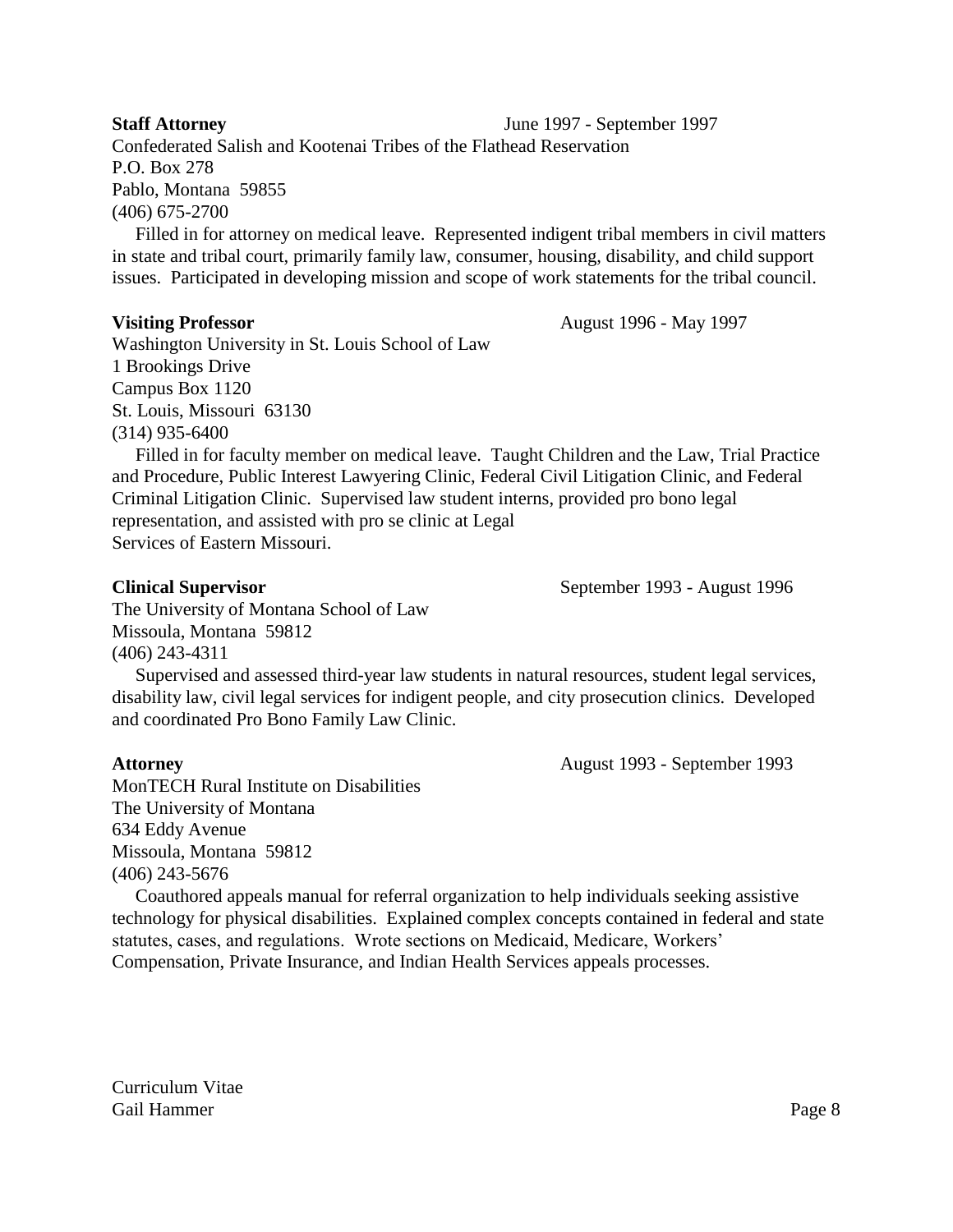Spokane Legal Services Center (now Northwest Justice Project) 1704 West Broadway Spokane, Washington 99201-1818 (509) 324-2789

 Represented indigent people in contested custody cases, including interstate jurisdiction, domestic violence, child abuse, and child support issues. Served as resource on poverty and family violence issues for local attorneys. Founded county domestic violence consortium. Provided community legal education. Supervised paralegals, law clerks, and student legal interns.

**Staff Attorney** July 1988 - December 1989

Idaho Legal Aid Services 482 Constitution Way Suite 100 Idaho Falls, Idaho 83402 (208) 524-3660

 Represented indigent and elderly people in wills and trusts, public assistance, property transfers, utilities, public housing, landlord-tenant, Medicaid, consumer protection, family law, unemployment compensation, domestic violence, discrimination, and Social Security cases. Wrote housing rights information pamphlets. Wrote and arranged air play of public service announcements about legal rights. Provided community legal education. Served as resource on poverty law to private attorneys.

## **ADMISSIONS TO PRACTICE**

| Coeur d'Alene Tribe                      | 2014               |
|------------------------------------------|--------------------|
| Spokane Tribe                            | 2014               |
| Kalispel Tribe                           | 2007               |
| Federal Eastern District of Washington   | 2004               |
| Confederated Salish and Kootenai Tribes  | 1995, renewed 2016 |
| Montana                                  | 1993               |
| Washington                               | 1990               |
| Idaho (now inactive)                     | 1989               |
| Federal District of Idaho (now inactive) | 1989               |
|                                          |                    |

# **SELECTED PROFESSIONAL ACTIVITIES**

Washington State Gender and Justice Commission, by appointment of State Supreme Court,  $2015$  – present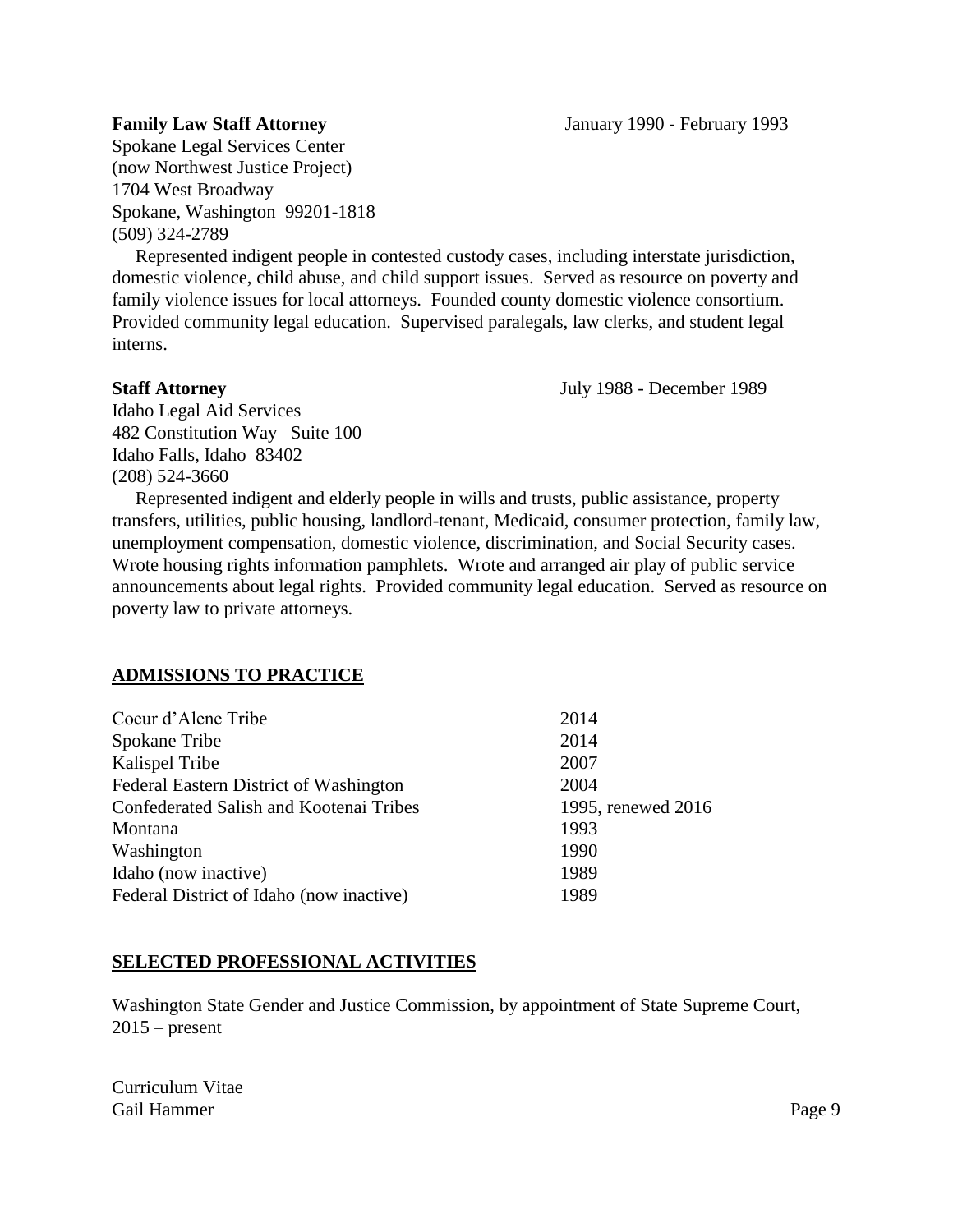Washington State Limited License Legal Technician Board, by appointment of State Supreme Court, 2017 – present

American Bar Association Site Inspection Team, visited and reported to the ABA on Ohio Northern University Claude W. Pettit College of Law, Ada, Ohio, September 2013

Washington State Child Support Guidelines Workgroup, by appointment of Governor 2011

Washington State Practice of Law Board, by appointment of State Supreme Court, 2009 – 2015

American Bar Association Site Inspection Team, visited and reported to the ABA on Nova Southeastern University Shepard Broad Law Center, Fort Lauderdale, Florida, February 2009

Washington Administrative Office of the Courts Pattern Forms Committee, Family Law Forms Subcommittee, 2002 – present

Project Same Page (working to train mental health providers, lawyers, and judges on evidencebased parenting evaluations), legal consultant, 2004 - 2008

Washington State Supreme Court Practice of Law Board, Family Law Subcommittee, 2007

Association of American Law Schools, Clinical Education Committee, 2004 - 2006

Washington State Bar Association, Amicus Brief Committee, 2004 - 2005

Collaborative Law Committee, conference organizing, February 2005

Co-facilitated faculty discussion of identity and long-range planning, 2004

Gender and Justice Commission, judicial training organizing, September 2004

Access to Justice Board, Family Law Subcommittee, 2003 - 2005

Washington State Bar Association, Professionalism Committee, 2003 - 2004.

Dissolution Advice Clinic (provides education and individual advice for indigent people representing themselves), co-founder 2001

Women's Law Section of the State Bar of Montana, Chair 1997 - 2000

Family Law Advice Clinic for Montana Legal Services Association (provides education and individual advice for indigent people representing themselves), Co-founder and Advisory Committee 1993 - 2000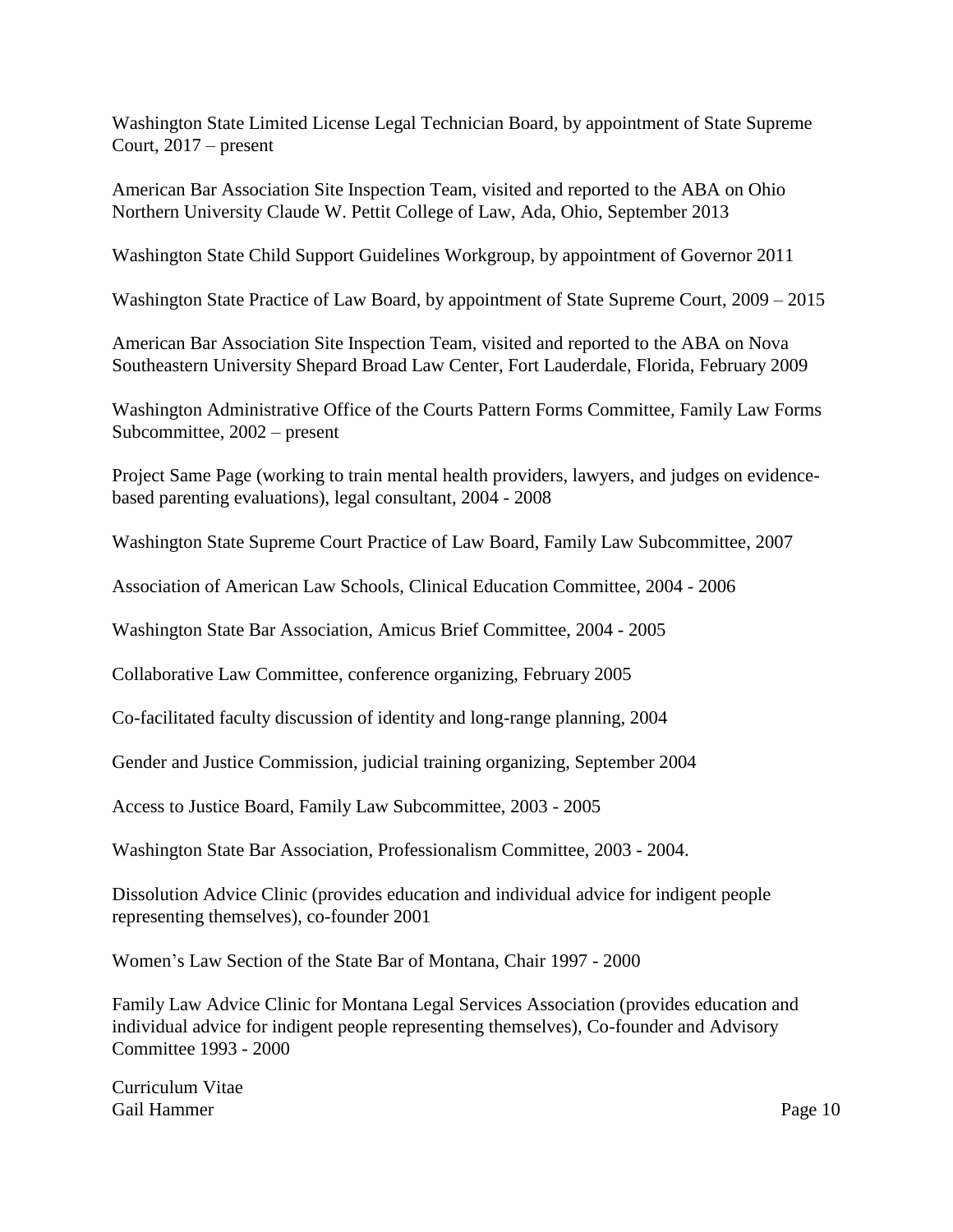Spokane County Bar Association Volunteer Lawyers Program Divorce Advice Clinic, Attorney of the Year 2002

Spokane County Bar Association Volunteer Lawyers Program, Special Recognition Award 2001

Western Montana Bar Association, Public Interest Award 1996

Montana Domestic Relations Study Commission, member 1996

Northwest Women's Law Center, Family Law Committee, Workshop Presenter 1990 - 1993

# **SELECTED COMMUNITY ACTIVITIES**

Alternatives to Violence Project (conducts experiential workshops in communities and prisons, exploring nonviolent conflict resolution strategies and skills), Lead Facilitator 1995 – present

Stand Against Racism, Discussion Facilitator 2013 and 2014

Children's Ark (provided treatment for abused children), Board of Directors 2005 - 2006

Gonzaga University Mission Subcommittee for Self-Study Steering Committee, member 2002

Gonzaga University Council for Partnership in Mission, member 2001 – 2002

Watson Children's Shelter (Missoula, Montana, provides shelter for abused children), Board of Directors 1999 - 2000

Missoula Family Violence Council (coordinates community effort to reduce family violence), Legislative Committee 1993 - 2000

Richland County Emergency Shelter Coalition (Sidney, Montana, provides shelter for homeless people), Board of Directors 1993

Spokane Human Rights Commission, Inaugural Chair 1992

Washington State Coalition Against Domestic Violence, Board of Directors 1991 - 1993

Cox Community Access Television, Freelance Graphics and Camera Operator 1990 - 1993

Women Against Domestic Violence (Idaho Falls, Idaho--provided shelter, 24-hour crisis counseling, legal advocacy, and medical advocacy for domestic violence survivors), crisis